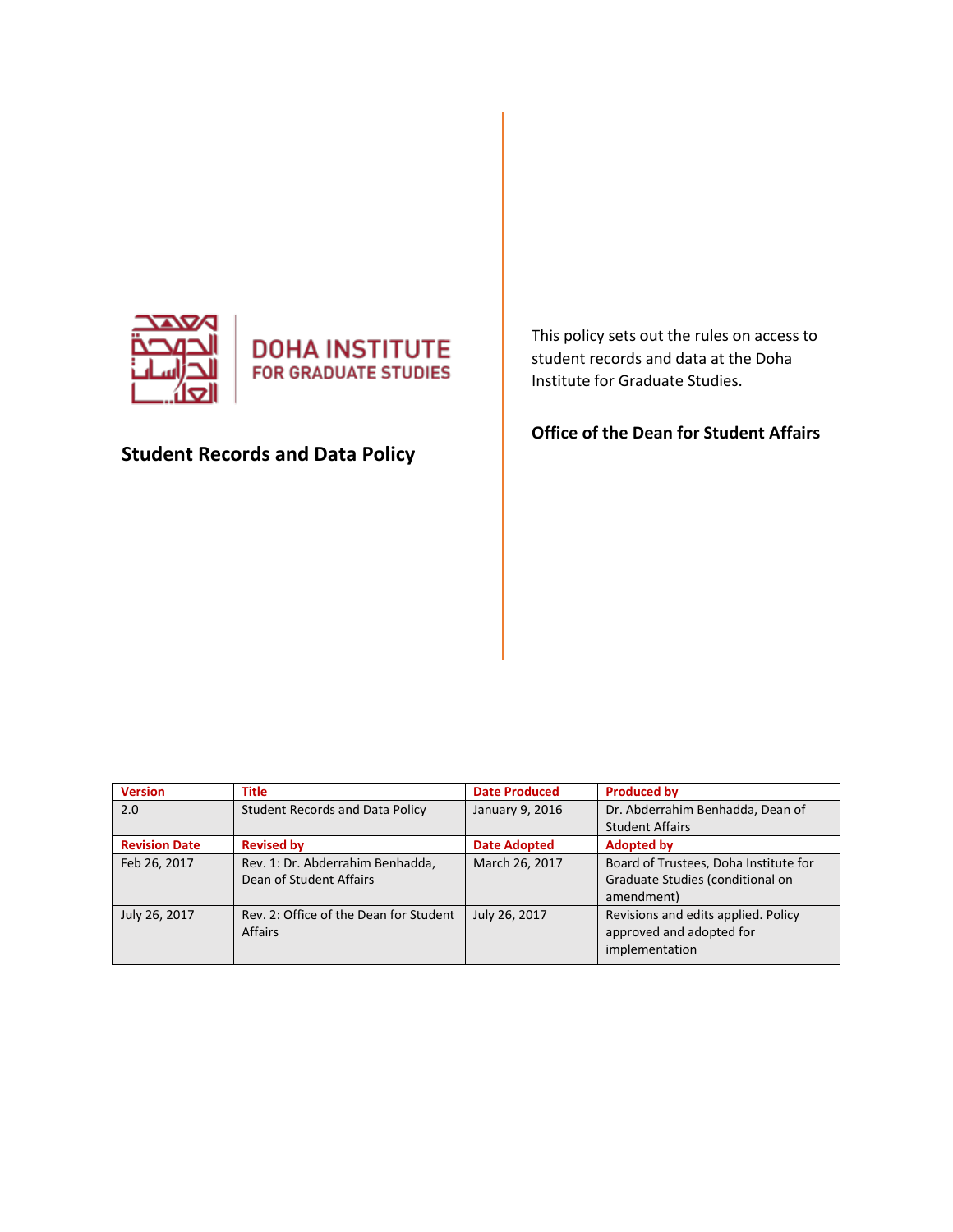# **Contents**

Student Records and Data Policy – Academic Policies ( 2 )

\* All the amendments were completed on July 26, 2017.

<sup>\*</sup> This policy was submitted to the Board of Trustees on March 26, 2017 and adopted conditional on some amendments.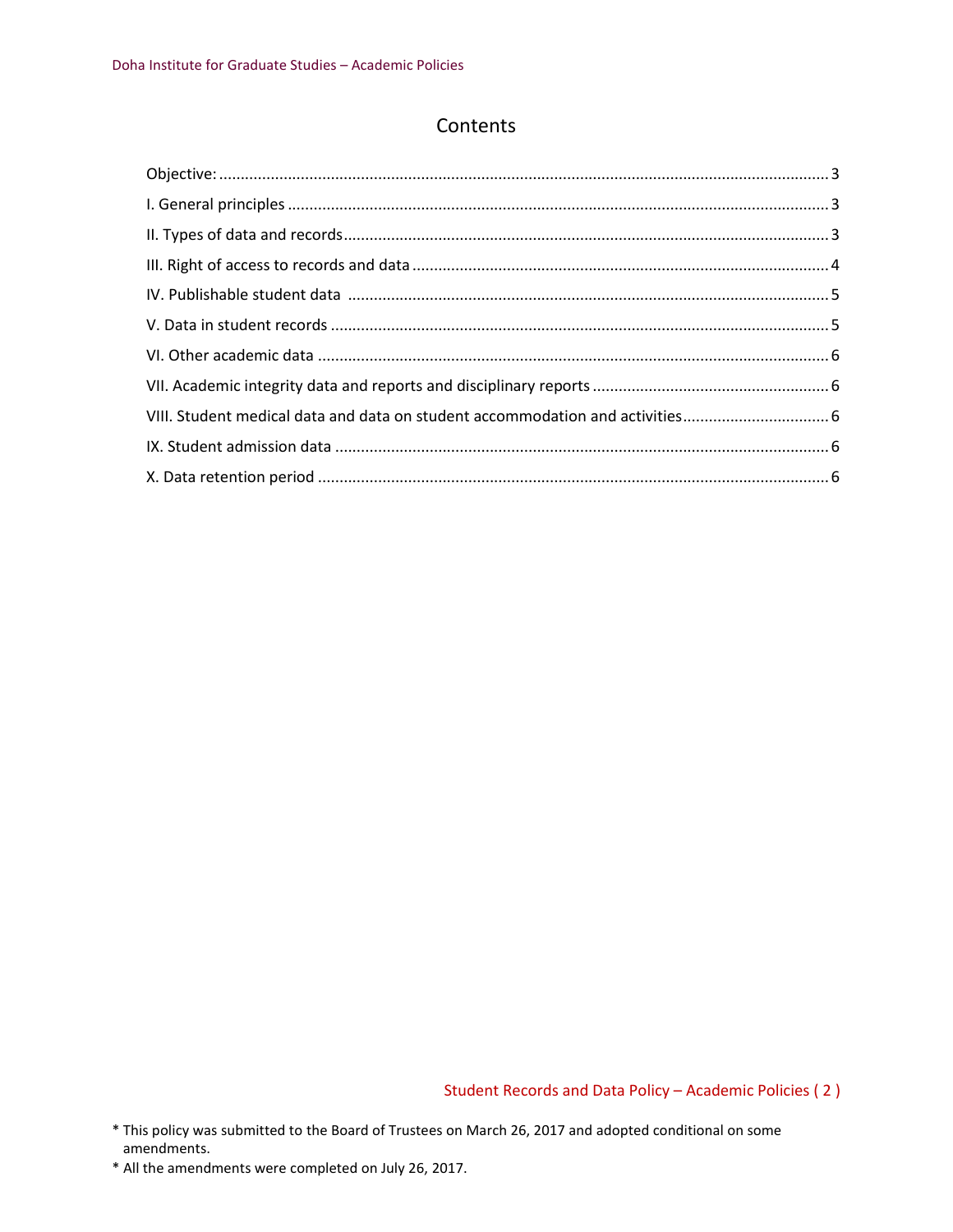# <span id="page-2-0"></span>**Objective:**

This policy stipulates the rules on access to student records and data at the Doha Institute for Graduate Studies.

#### **Scope:**

# <span id="page-2-1"></span>**I. General principles**

- 1) Student data are among the most important and sensitive material held by the Doha Institute. Consequently, the Institute must ensure that the records of students and graduates remain confidential while regulating rights of access. All data associated with students is deemed confidential unless stated otherwise in this policy.
- 2) Students and graduates have the right to access their data and to correct any errors in line with DI policies.
- 3) No data pertaining to students may be released to any party without reference to the stipulations of this policy.
- 4) Use of "Doha Institute for Graduate Studies" (DI) in this policy covers all institutions and bodies appointed by the Institute to represent it or carry out some task on its behalf.

#### <span id="page-2-2"></span>**II. Types of data and records**

This policy covers the following kinds of data and records:

- 1) Publishable student data
- 2) Data from student records, which comprise:
	- Registered courses at any time during the course of study.
	- Data on dropping and adding classes.
	- Academic level.
	- Transcripts of grades.
	- Class lists.
	- Class timetables.
	- Examination timetables.
	- Reports containing any of the transcript data above.
- 3) Other academic data, including:
	- Research papers.
	- Examination papers.
	- Dissertations and capstone projects.
	- Academic guidance reports.
	- Attendance and absence reports.

#### Student Records and Data Policy – Academic Policies ( 3 )

- \* This policy was submitted to the Board of Trustees on March 26, 2017 and adopted conditional on some amendments.
- \* All the amendments were completed on July 26, 2017.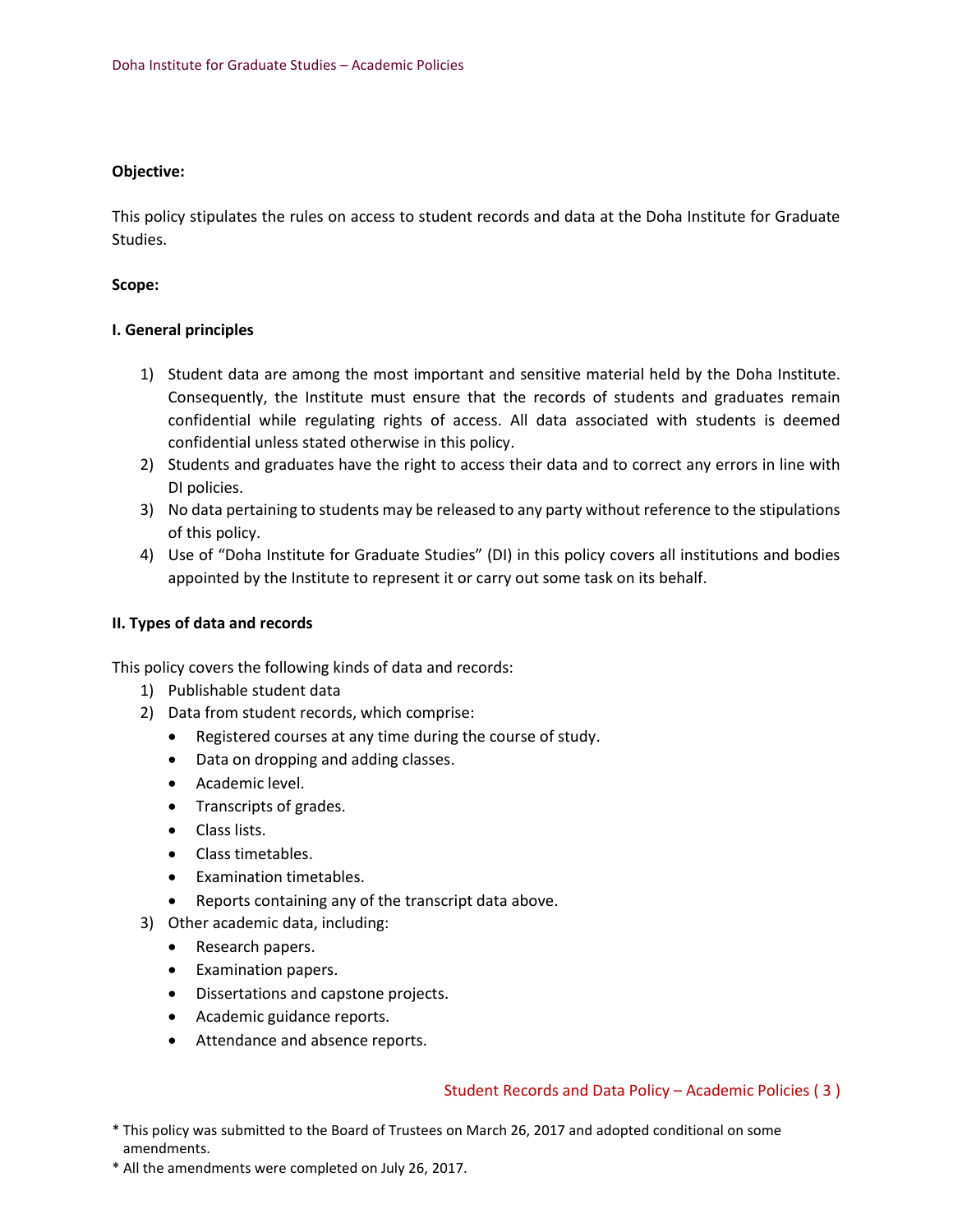- 4) Data and reports on academic integrity and disciplinary decisions.
- 5) Medical data and reports.
- 6) Student residency information.
- 7) Student activities.
- 8) Student admission information, which comprise:
	- Students' academic Grades;
	- Results of standardized tests:
	- References and recommendation letters;
	- CVs;
	- Subjects of essays or research;
	- Identification documents:
	- Results of internal assessments;
	- Lists of admission to the programs;
	- Reports containing any of the admissions data above.
- 9) Students' financial records.

#### <span id="page-3-0"></span>**III. Right of access to records and data**

- 1) The Dean of Student Affairs at the Doha Institute for Graduate Studies may disclose student data without restriction when asked officially in writing by the following bodies:
	- Security agencies;
	- The Passport and Immigration Department;
	- The bodies that license and accredit the DI;
	- State planning and statistics agencies;
	- Other sovereign agencies of the state.

The Dean of Student Affairs will evaluate the data requested in the official letter and make it available according to need, deciding what should be redacted if only a part of it is needed.

- 2) No external party may have access to any student's data without the student's approval, unless authorized by the Dean of Student Affairs or the Provost for Academic Affairs, or those deputizing for them (unless the grant of deputation states otherwise). If a student authorizes the Registrar's Office to disclose the data according to the procedure followed, the Registrar's office can decide whether to disclose or not.
- 3) In special and urgent cases, the DI president may authorize the IT Director to make certain information available from the student electronic records. This is in urgent cases when the Dean of Student Affairs or the Director of Enrollment and Student Affairs cannot be reached. The interests of students and the nature of the body requesting the data must be taken into account.

Student Records and Data Policy – Academic Policies ( 4 )

- \* This policy was submitted to the Board of Trustees on March 26, 2017 and adopted conditional on some amendments.
- \* All the amendments were completed on July 26, 2017.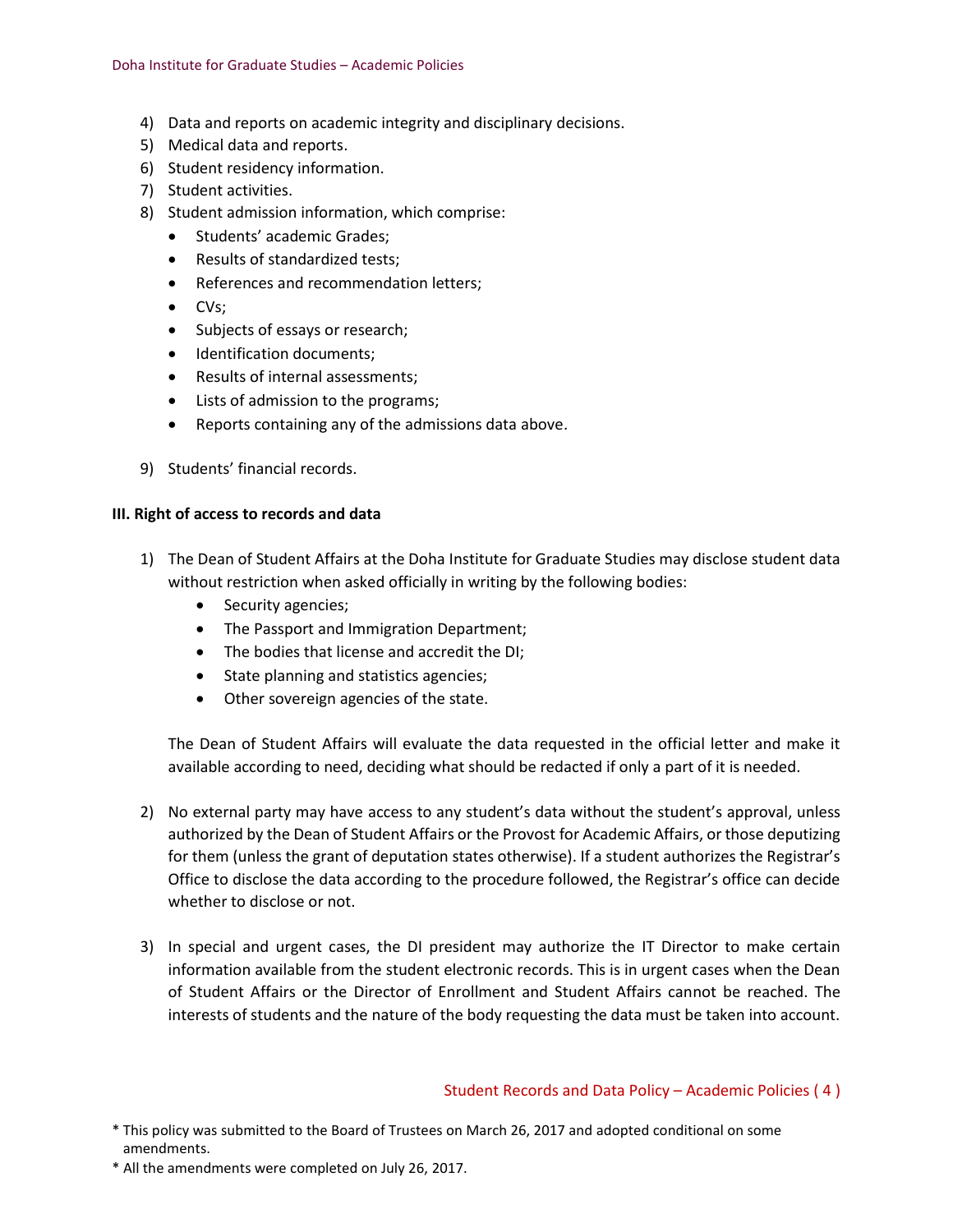In all such cases, the Dean of Student Affairs must be officially informed of the information disclosed and to whom.

#### <span id="page-4-0"></span>**IV. Publishable student data**

- 1) The DI may retain and publish the students' data at (2) below without restriction unless the student has submitted a request to the Registrar for it to be withheld.
- 2) The personal data that the DI may publish are:
	- Student name
	- The school they are studying in
	- Their specialization
	- Year of enrollment
	- Landline telephone number at the DI (if applicable)
	- DI email address
- 3) The Registrar's Office has the right to redact publishable data in specific cases.
- 4) The Registrar's Office will record publishable data in a database open to members of the DI.

#### <span id="page-4-1"></span>**V. Data in student registration records**

- 1) The Dean of Student Affairs will supervise the Office for Enrollment and implementation of the Student Affairs policies and procedures of the policy document.
- 2) The Director of the Enrollment Office (The Registrar) is responsible for the retention and maintenance of data in student records, and is solely responsible for issuing certificates and transcripts for students based on their records.
- 3) The Enrollment Office will accept and consider requests for access to data, and implement the provisions of this policy, particularly in connection with data from student records. It will also receive requests for access to data not covered by the provisions of this policy, respond to them, and apply the relevant procedures.
- 4) The Director of Enrollment at the DI may not make his specific right of access to data available, or delegate it to anyone else, without the permission and approval of the DI president.
- 5) School Deans and Center Directors, or those appointed to do so, may have access to academic data and information on the records of students registered on their programs or courses. They do not have the right to access data that does not fall under their academic competencies without the approval of the DI president. Their specific right of access to data cannot be made available or be delegated to anyone else without the approval of the DI president.
- 6) Program heads may access data from the records of enrolled students in their programs or courses. Their specific right of access to data cannot be made available or be delegated to anyone else without the approval of the School Dean and endorsement by the Dean of Student Affairs.
- 7) The Enrollment and Student Affairs Department will follow up and retain requests for access to data, as well as any approvals for access and the period for which they are valid.

#### Student Records and Data Policy – Academic Policies ( 5 )

- \* This policy was submitted to the Board of Trustees on March 26, 2017 and adopted conditional on some amendments.
- \* All the amendments were completed on July 26, 2017.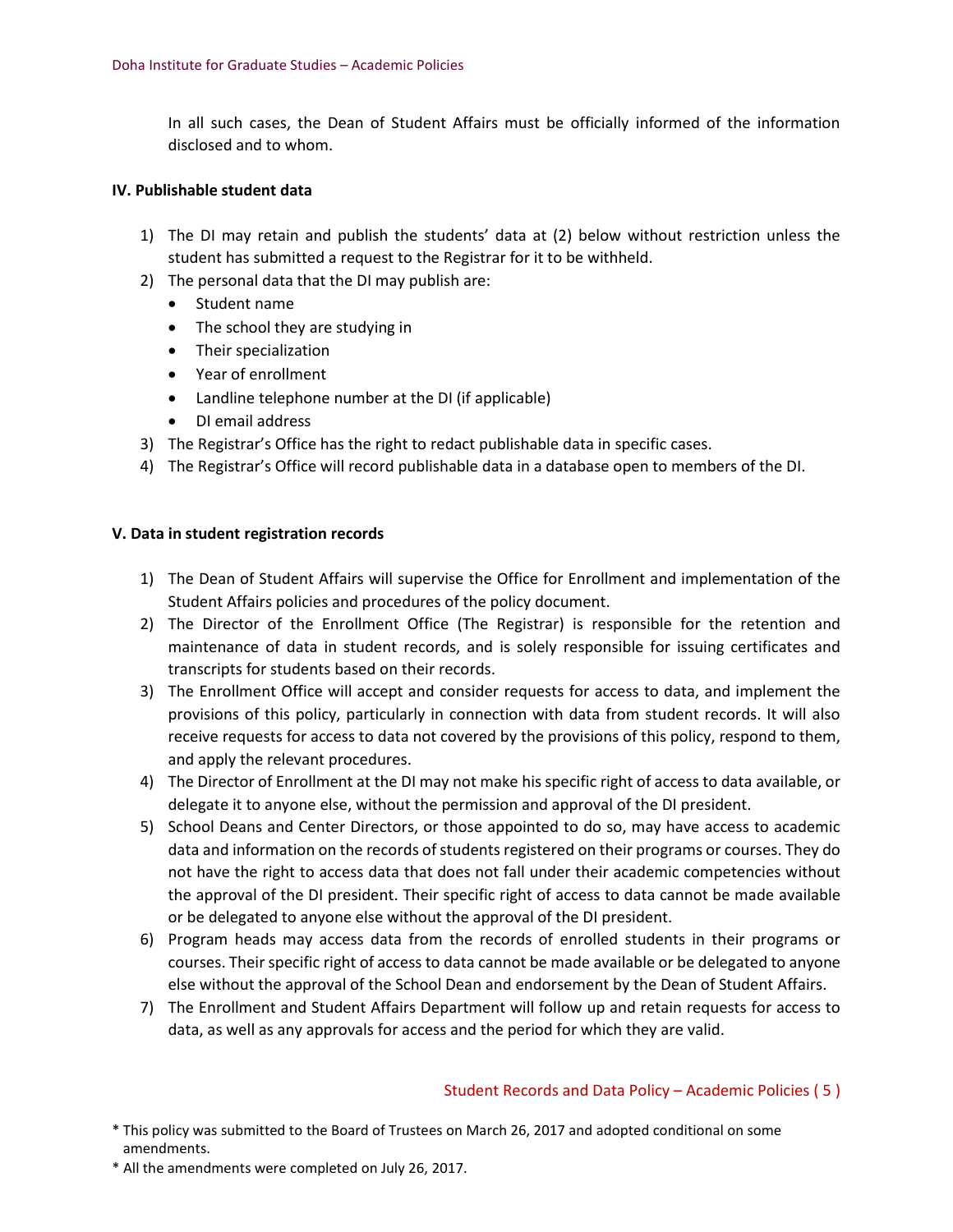The Enrollment Office will make available periodic reports on enrollment in the programs. These reports are generic and do not disclose the identity of students. Recipients of these reports may disclose their contents in DI meetings and publish them within their schools and programs.

#### <span id="page-5-0"></span>**VI. Other academic data**

The privacy of students will be respected when circulating research papers, examination papers, dissertations, graduation projects, academic guidance reports, and reports on attendance and absence. These should not be made public outside the requirements of DI policy. The circulation of this data should respect the principle of academic objective.

# <span id="page-5-1"></span>**VII. Academic integrity data and reports and disciplinary reports**

No party may disclose such data beyond the limits set by DI policies and the procedures for investigation and resolution of violations of academic integrity, as defined in the rules on student conduct.

# <span id="page-5-2"></span>**VIII. Student medical data and data on student accommodation and activities**

This data is retained by the necessary parties providing the service and they do not have the right to make it available outside of their professional requirements. Any disagreement or confusion regarding right of access to data shall be raised with the DI president for a decision.

#### <span id="page-5-3"></span>**IX. Student admission data**

The Admissions Office will retain data of applicants for admission to the DI and submit it to the bodies charged with assessing students according to DI admissions procedure. The Admissions Office will also oversee the process of destroying application files from unsuccessful candidates according to adopted policies.

#### <span id="page-5-4"></span>**X. Data retention period**

DI will retain the data of unsuccessful applicants for a period of two years. Data for registered students will be retained in electronic format indefinitely.

# **Distribution and publication of approved information**

Level 3 – Broad external publication Level 4 – Private publication

#### **Contact points and their responsibilities**

- Office of the Dean of Student Affairs.
- Office of Admissions, Enrollment, and Student Affairs.

#### Student Records and Data Policy – Academic Policies ( 6 )

- \* This policy was submitted to the Board of Trustees on March 26, 2017 and adopted conditional on some amendments.
- \* All the amendments were completed on July 26, 2017.